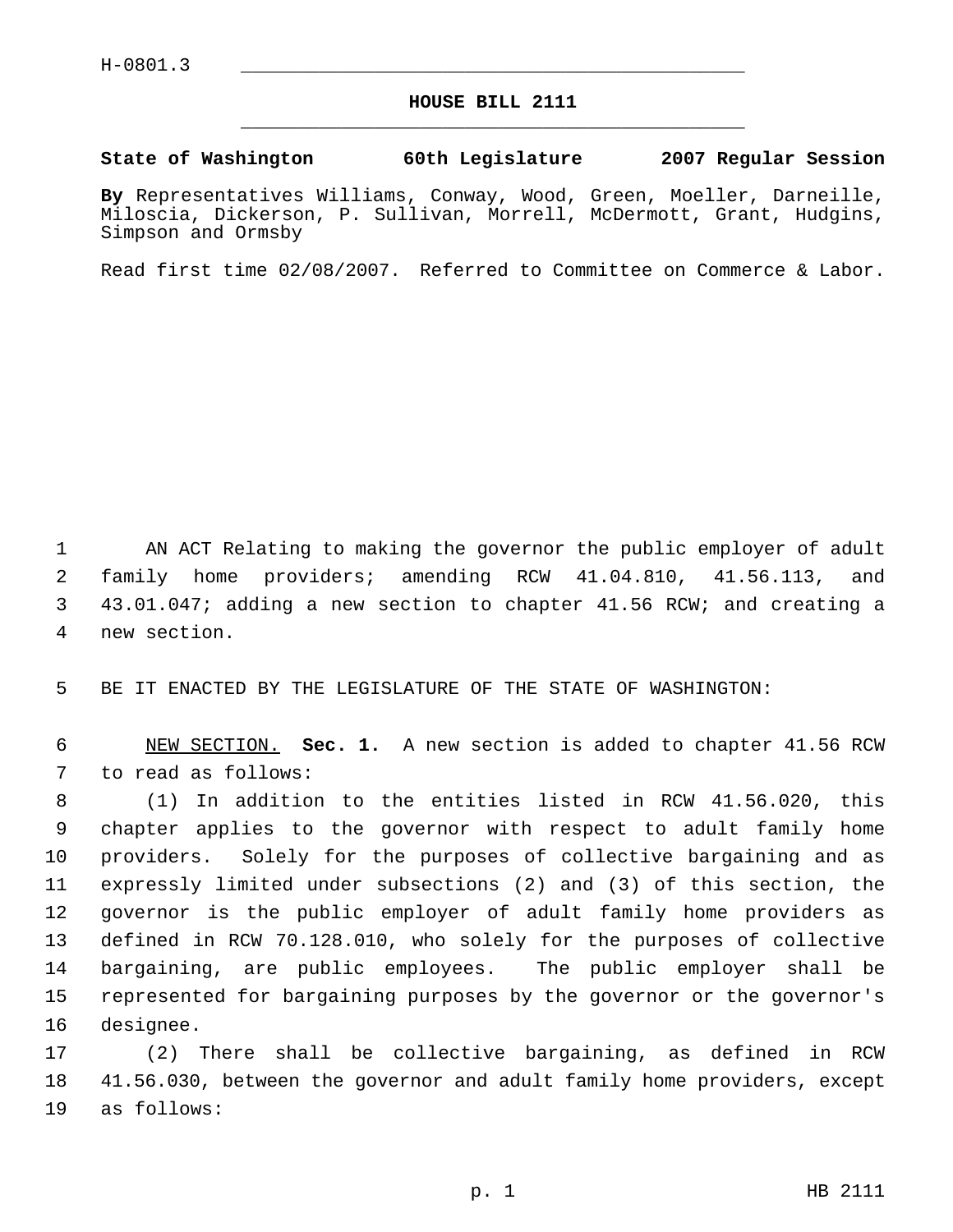(a) A statewide unit of all adult family home providers is the only unit appropriate for purposes of collective bargaining under RCW 41.56.060;

 (b) The state shall recognize the exclusive bargaining representative of adult family home providers in the unit specified in (a) of this subsection, upon verification that a majority of providers have designated an exclusive representative. The certification of majority status shall be conducted by the commission.

 (i) The commission shall grant a prospective representative intervener status if that organization submits authorization cards from a majority of providers in the unit within five days of the initial request for recognition.

 (ii) In the event that two or more prospective representatives have valid authorization cards from the same individual within the unit, the commission shall add the cards to both organizations' total number of authorization cards.

 (c) Notwithstanding the definition of "collective bargaining" in RCW 41.56.030(4), the scope of collective bargaining for adult family home providers under this section includes, but is not limited to: (i) Economic compensation, such as manner and rate of reimbursement, including tiered reimbursements; (ii) benefits, including but not limited to health and welfare upgrading; (iii) expanded options for training beyond certification requirements; (iv) provider safety and liability, including but not limited to liability insurance; (v) terms and conditions of the current contract; (vi) comprehensive assessment reporting evaluation assessment procedures; (vii) grievance procedures; and (viii) any other matter that would affect the provision of services in adult family homes or the livelihood of the providers. A party may not be compelled to agree to a proposal or be required to make a concession unless otherwise provided in this chapter.

 (d) In addition to the entities listed in the mediation and interest arbitration provisions of RCW 41.56.430 through 41.56.470 and 41.56.480, the provisions apply to the governor or the governor's designee and the exclusive bargaining representative of adult family home providers, except that:

 (i) In addition to the factors to be taken into consideration by an interest arbitration panel under RCW 41.56.465, the panel shall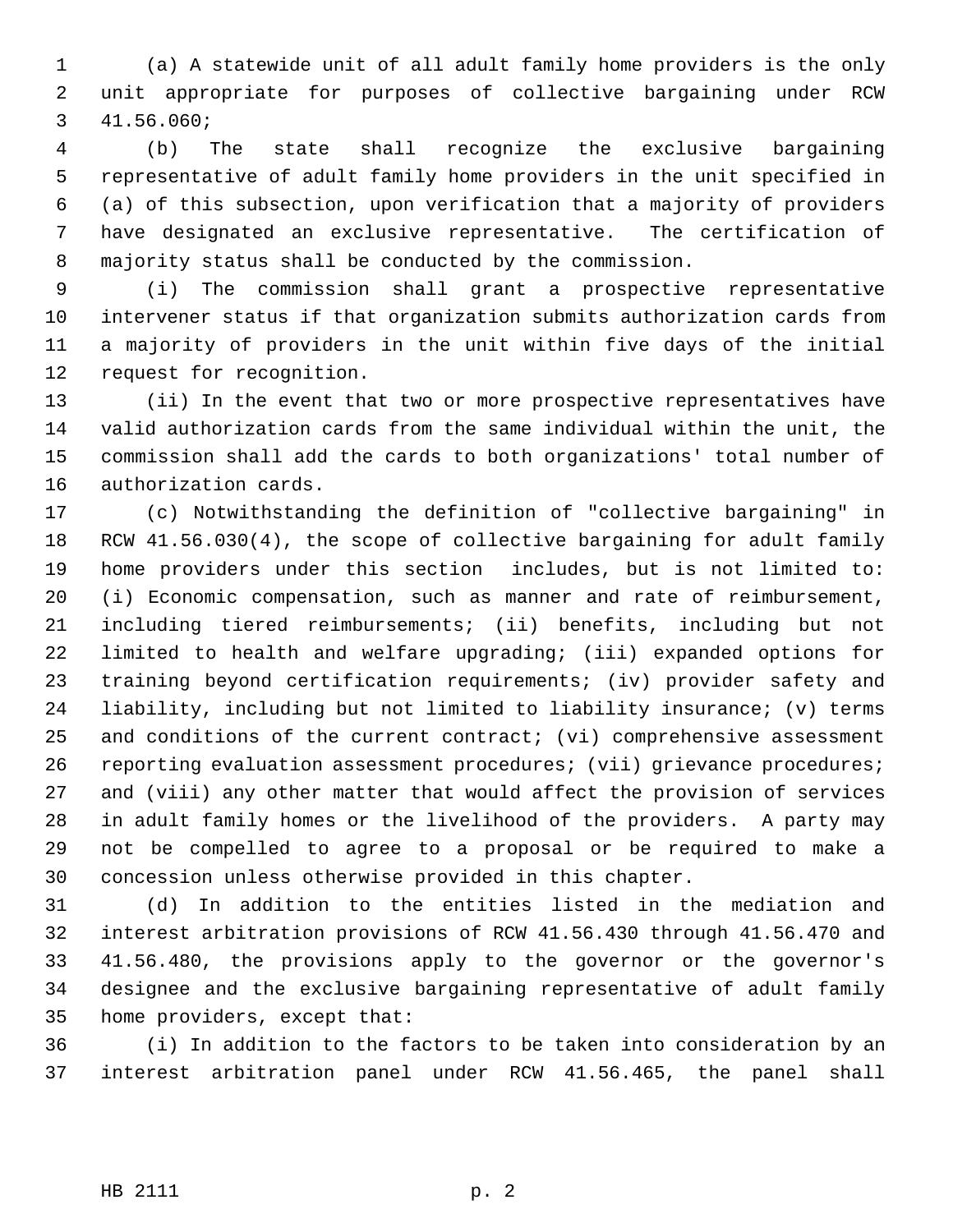consider the financial ability of the state to pay for the compensation and benefit provisions of a collective bargaining agreement.

 (ii) The decision of the arbitration panel is not binding on the legislature and, if the legislature does not approve the request for funds necessary to implement the compensation and benefit provisions of the arbitrated collective bargaining agreement, the decision is not binding on the state.

 (3) Adult family home providers who are public employees solely for the purposes of collective bargaining under subsection (1) of this section are not, for that reason, employees of the state for any other purpose. This section applies only to the governance of the collective bargaining relationship between the employer and adult family home providers as provided in subsections (1) and (2) of this section.

(4) This section does not create or modify:

 (a) The residents', parents', or legal guardians' right to choose 16 and terminate the services of any licensed adult family home provider; and

(b) RCW 43.43.832, 43.20A.205, or 74.15.130.

 (5) Upon meeting the requirements of subsection (6) of this section, the governor must submit, as a part of the proposed biennial or supplemental operating budget submitted to the legislature under RCW 43.88.030, a request for funds necessary to implement the compensation and benefit provisions of a collective bargaining agreement entered into under this section or for legislation necessary to implement the agreement.

 (6) A request for funds necessary to implement the compensation and benefit provisions of a collective bargaining agreement entered into under this section shall not be submitted by the governor to the legislature unless the request has been:

 (a) Submitted to the director of financial management by October 1st prior to the legislative session at which the requests are to be considered; and

 (b) Certified by the director of financial management as financially feasible for the state or reflective of a binding decision of an arbitration panel reached under subsection (2)(d) of this section.

 (7) The legislature must approve or reject the submission of the request for funds as a whole. If the legislature rejects or fails to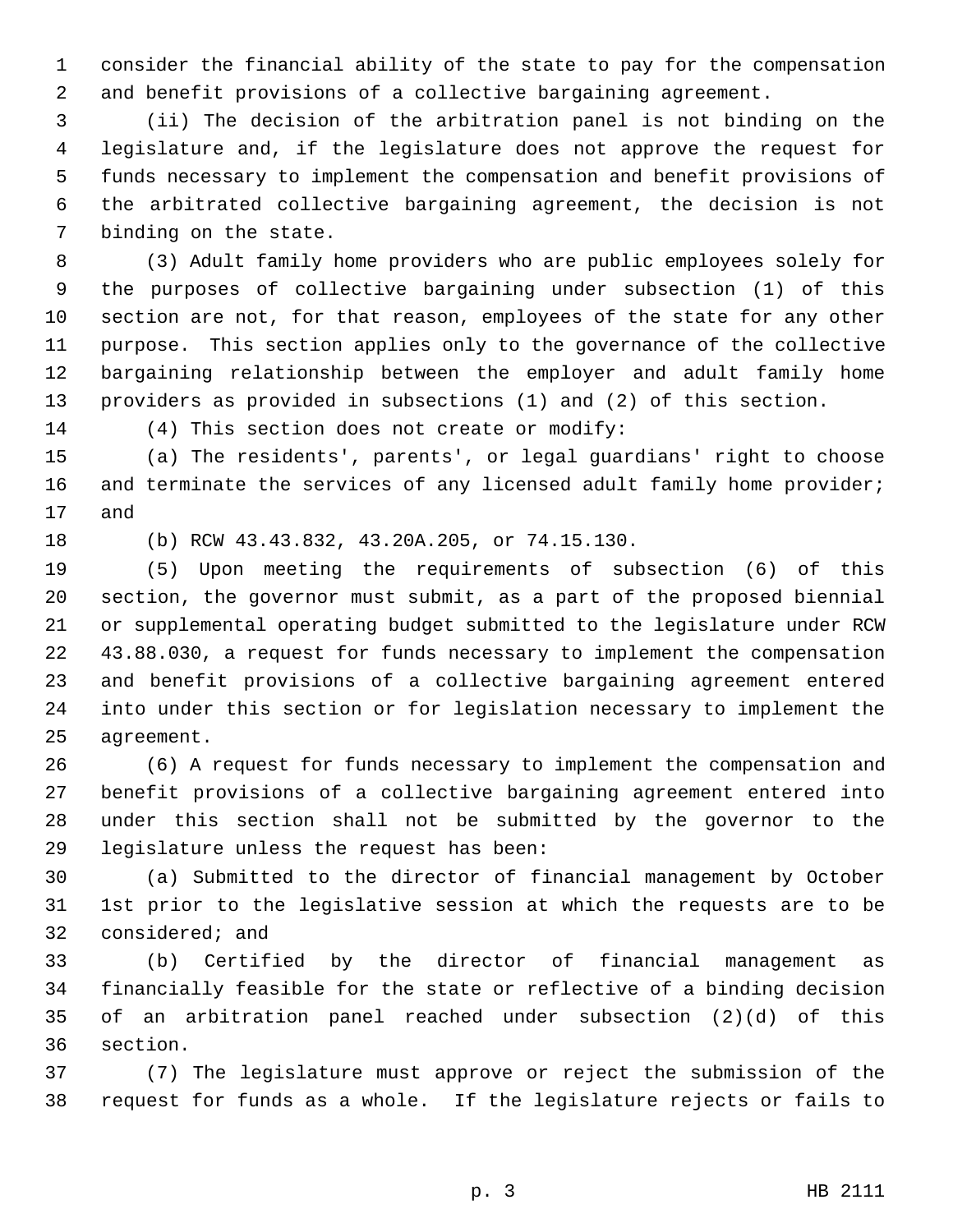act on the submission, any collective bargaining agreement must be reopened for the sole purpose of renegotiating the funds necessary to implement the agreement.

 (8) If, after the compensation and benefit provisions of an agreement are approved by the legislature, a significant revenue shortfall occurs resulting in reduced appropriations, as declared by proclamation of the governor or by resolution of the legislature, both parties shall immediately enter into collective bargaining for a mutually agreed upon modification of the agreement.

 (9) After the expiration date of any collective bargaining agreement entered into under this section, all of the terms and conditions specified in the agreement remain in effect until the effective date of a subsequent agreement, not to exceed one year from the expiration date stated in the agreement.

 (10) In enacting this section, the legislature intends to provide state action immunity under federal and state antitrust laws for the joint activities of adult family home providers and their exclusive bargaining representative to the extent the activities are authorized by this chapter.

 **Sec. 2.** RCW 41.04.810 and 2006 c 54 s 4 are each amended to read as follows:

22 Individual providers, as defined in RCW 74.39A.240, ((and)) family 23 child care providers, as defined in RCW 41.56.030, and adult family 24 home providers, as defined in RCW 70.128.010, are not employees of the state or any of its political subdivisions and are specifically and entirely excluded from all provisions of this title, except as provided 27 in RCW 74.39A.270  $((and))_1$  41.56.028, and section 1 of this act.

 **Sec. 3.** RCW 41.56.113 and 2006 c 54 s 3 are each amended to read as follows:

 (1) Upon the written authorization of an individual provider  $((\theta \cdot \mathbf{r}))$ , a family child care provider, or an adult family home provider within the bargaining unit and after the certification or recognition of the bargaining unit's exclusive bargaining representative, the state as payor, but not as the employer, shall, subject to subsection (3) of this section, deduct from the payments to an individual provider  $((\theta \cdot \mathbf{r}))$ <sub>1</sub> a family child care provider, or an adult family home provider

HB 2111 p. 4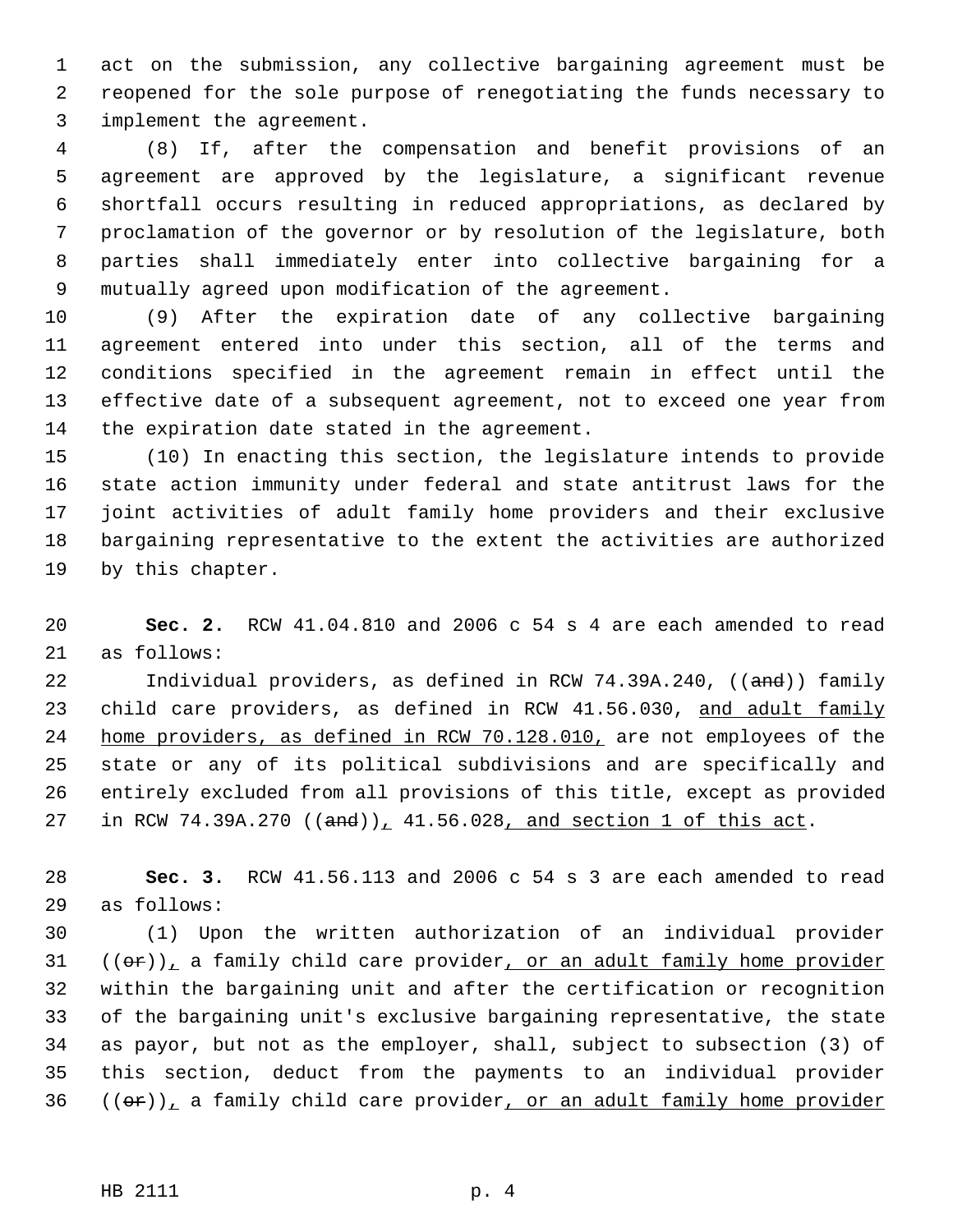the monthly amount of dues as certified by the secretary of the exclusive bargaining representative and shall transmit the same to the treasurer of the exclusive bargaining representative.

 (2) If the governor and the exclusive bargaining representative of 5 a bargaining unit of individual providers  $((\theta \cdot \mathbf{r}))$ , family child care providers, or adult family home providers enter into a collective bargaining agreement that:

 (a) Includes a union security provision authorized in RCW 41.56.122, the state as payor, but not as the employer, shall, subject to subsection (3) of this section, enforce the agreement by deducting from the payments to bargaining unit members the dues required for membership in the exclusive bargaining representative, or, for 13 nonmembers thereof, a fee equivalent to the dues; or

 (b) Includes requirements for deductions of payments other than the deduction under (a) of this subsection, the state, as payor, but not as the employer, shall, subject to subsection (3) of this section, make such deductions upon written authorization of the individual provider  $((or the))_1$  family child care provider, or adult family home provider.

 (3)(a) The initial additional costs to the state in making deductions from the payments to individual providers or family child care providers under this section shall be negotiated, agreed upon in advance, and reimbursed to the state by the exclusive bargaining representative.

 (b) The allocation of ongoing additional costs to the state in 25 making deductions from the payments to individual providers  $((\theta \cdot \mathbf{r}))$ 26 family child care providers, or adult family home providers under this section shall be an appropriate subject of collective bargaining between the exclusive bargaining representative and the governor unless prohibited by another statute. If no collective bargaining agreement containing a provision allocating the ongoing additional cost is entered into between the exclusive bargaining representative and the governor, or if the legislature does not approve funding for the 33 collective bargaining agreement as provided in RCW 74.39A.300  $((\theta \cdot \mathbf{r}))$  41.56.028, or section 1 of this act, as applicable, the ongoing additional costs to the state in making deductions from the payments to 36 individual providers  $((\theta \hat{r}))_T$  family child care providers, or adult 37 family home providers under this section shall be negotiated, agreed